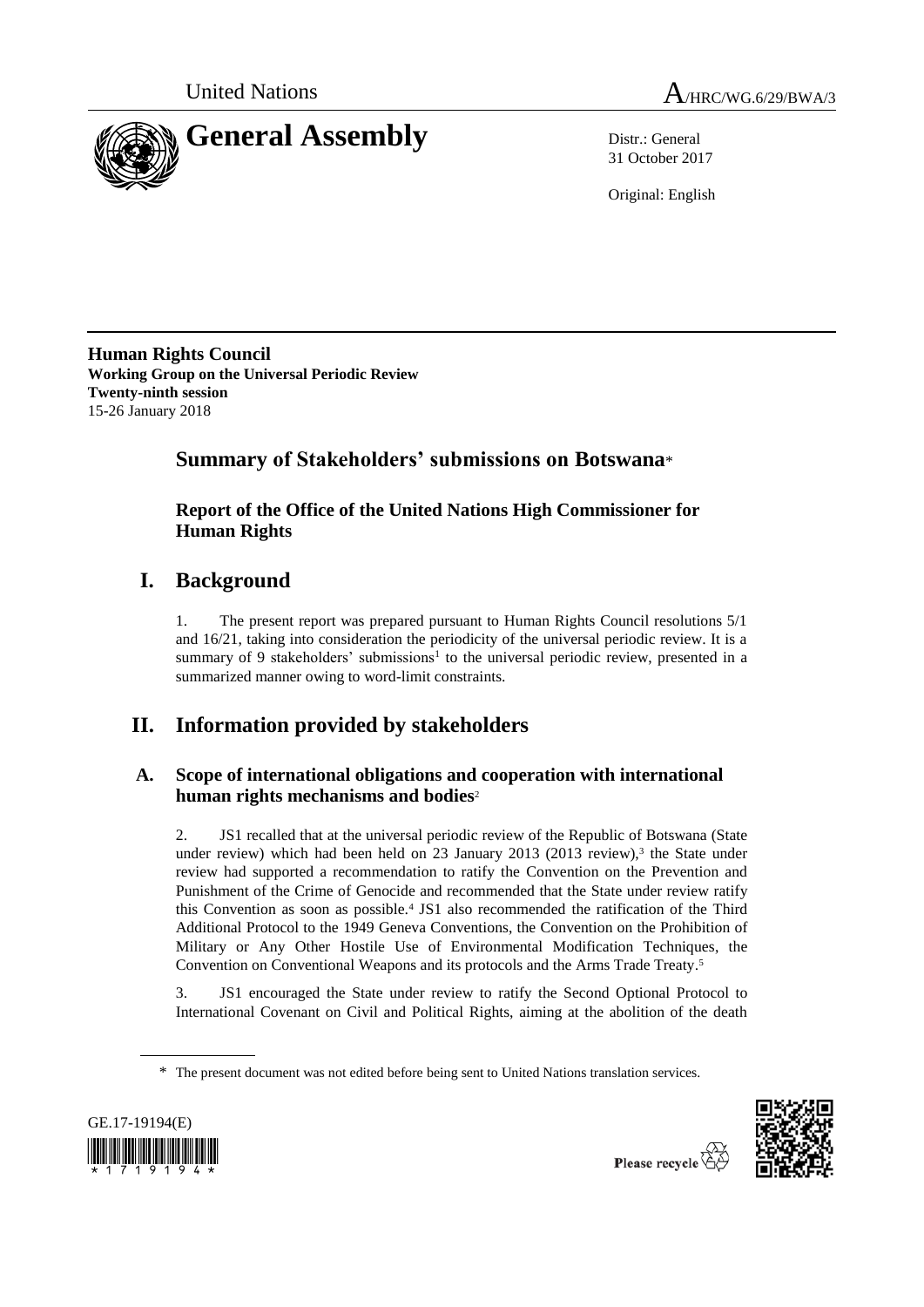penalty and the International Convention for the Protection of All Persons from Enforced Disappearance. 6

4. JS4 stated that the State under review was not a party to the 1961 Convention on the Reduction of Statelessness and recommended accession to this Convention.<sup>7</sup>

5. ODVV called for the ratification of the International Covenant on Economic, Social and Cultural Rights, the International Convention on the Protection of the Rights of All Migrant Workers and Members of Their Families, the Convention against Torture and Other Cruel, Inhuman or Degrading Treatment or Punishment and the ILO Convention No. 169.<sup>8</sup>

6. JS2 noted that the State under review had not ratified the International Covenant on Economic, Social and Cultural Rights, the Second Optional Protocol to the International Covenant on Civil and Political Rights, aiming at the abolition of the death penalty and the Optional Protocol to the Convention against Torture and Other Cruel, Inhuman or Degrading Treatment or Punishment.<sup>9</sup>

7. While noting that the State under review had ratified the Optional Protocol to the Convention on the Rights of the Child on the sale of children, child prostitution and child pornography in 2003, JS3 stated that the State under review was yet to submit its initial report to the Committee on the Rights of the Child.<sup>10</sup>

8. HRW stated that while progress had been made in implementing supported recommendations from the 2013 review, the State under review should take additional steps to ensure the protection and promotion of human rights in the country in line with supported recommendations from the 2013 review.<sup>11</sup>

# **B. National human rights framework**<sup>12</sup>

9. JS3 stated that the State under review maintains a "dualist" approach to international law and treaties and as a result treaties must be incorporated through domestic legislation in order to be enforceable.<sup>13</sup> HRW noted that the State under review was yet to incorporate into domestic law those international human rights conventions it had ratified, including the Convention against Torture and Other Cruel, Inhuman or Degrading Treatment or Punishment, the International Covenant on Civil and Political Rights, the Convention on the Elimination of All Forms of Discrimination against Women and the African Charter on Human and Peoples Rights, making them directly applicable to the courts and administrative authorities.<sup>14</sup>

10. JS2 also noted that the Convention against Torture and Other Cruel, Inhuman or Degrading Treatment or Punishment, the International Convention on the Elimination of All Forms of Racial Discrimination, the Convention on the Elimination of All Forms of Discrimination against Women, the International Covenant on Civil and Political Rights and the Southern African Development Community Protocol on Gender and Development had not been incorporated into the national legal framework.<sup>15</sup>

11. While noting that the State under review had ratified the Convention on the Rights of the Child, JS2 stated that some of the provisions in the Children's Act, 2009 were not in line with the Convention.<sup>16</sup> It recommended that the State under review revise the Act to bring all of its provisions in compliance with the Convention on the Rights of the Child and the African Charter on the Rights and Welfare of the Child. 17

12. HRW called on the State under review to complete the process of aligning its national legislation with the Rome Statue of the International Criminal Court, including by incorporating provisions to cooperate promptly and fully with the Court. 18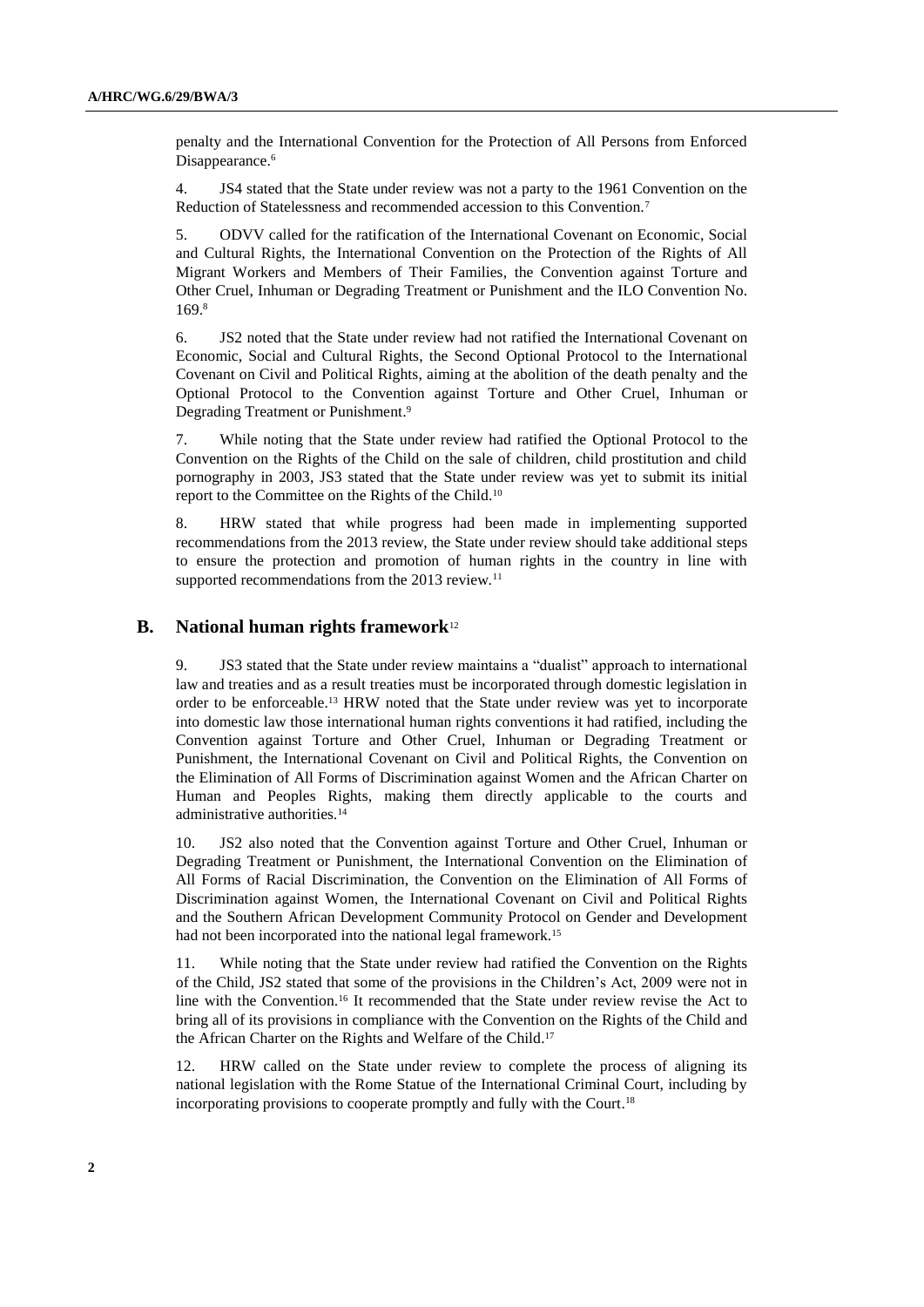13. HRW stated that the State under review was yet to establish a national human rights institution in line with the Principles relating to the Status of National Institutions (Paris Principles),<sup>19</sup> despite supporting relevant recommendations at the 2013 review.<sup>20</sup>

14. JS2 stated that following the 2013 review, the State under review broadened the mandate of the Office of the Ombudsman, to include human rights and the process of amending the Ombudsman Act 5 of 1995 to reflect the broadened mandate was ongoing.<sup>21</sup> The Office of the Ombudsman was currently located under the Office of the President, which called into question its independence. JS2 recommended that the State under review ensure that the Office of the Ombudsman will be able to operate with independence and in adherence with the Paris Principles. It also recommended that the required amendments to the Ombudsman Act 5 of 1995 were swiftly adopted.<sup>22</sup>

15. JS2 stated that the State under review had been found to be exemplary for good governance in Africa and in that regard several institutions had been established to ensure transparency and good governance. However, there was a need to ensure that such governance was inclusive and enabled the participation of all citizens.<sup>23</sup> It recommended that the State under review create a legal framework for the transparent management of public resources with adequate monitoring mechanisms, and include civil society in the formation and implementation of policies and legislation. JS2 also recommended adopting legislation on access to information.<sup>24</sup>

16. JS2 stated that the Freedom of Information Bill which was presented to Parliament in 2010 by the then leader of the opposition had not been passed into law. The Declaration of Assets and Liabilities Bill had also not been passed into law.<sup>25</sup>

# **C. Implementation of international human rights obligations, taking into account applicable international humanitarian law**

#### **1. Cross-Cutting Issues**

#### *Equality and non-discrimination*<sup>26</sup>

17. JS2 recommended that the State under review enact anti-discrimination legislation to protect and promote the rights of sexual minorities and to promote awareness of sexual orientation and genders identity.<sup>27</sup>

18. JS2 stated that there were no mechanisms in place to ensure that transgender people were able to change their documentation once they have transitioned, and recommended creating such mechanisms.<sup>28</sup> There was also no training for service providers on how to assist people who intended to transition, who were in the process of transitioning or who had already transitioned.<sup>29</sup>

#### *Development, the environment and business and human rights*

19. JS2 recommended that the State under review produce and made public its implementation plan to reduce carbon emissions by 15 percent by 2030 in accordance with its nationally determined contribution for climate change, and develop public-awareness materials on climate change together with civil society. It also recommended that the State under review undertake consultations with affected communities before signing, ratifying or incorporating in the domestic legal framework any regional or international treaties relating to the environment and wildlife; and that the State under review make compulsory the conducting of social impact assessments and consultations with affected communities before the promulgation of any laws related to the environment to ensure that no community is arbitrarily deprived of its natural resources and land. 30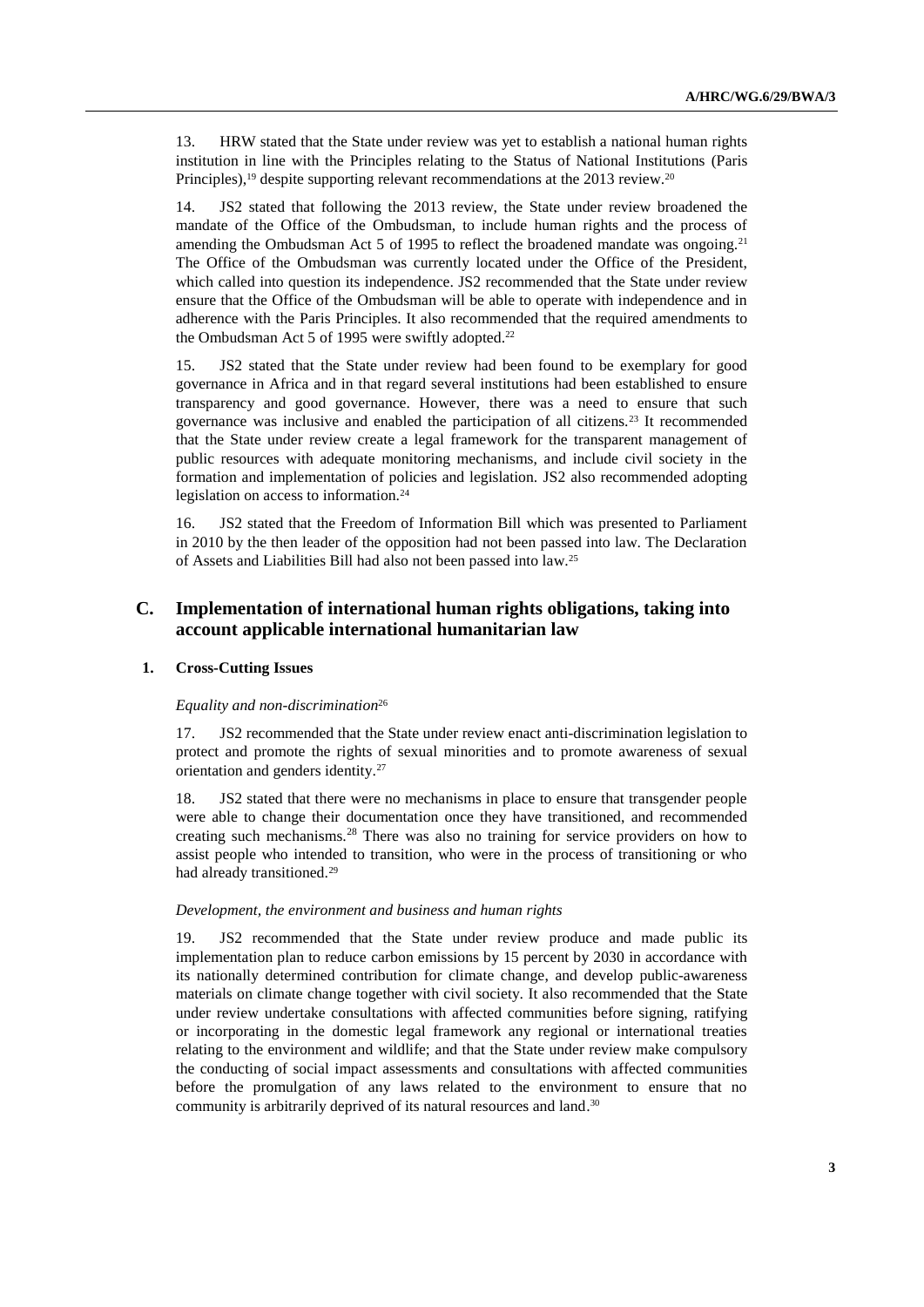### **2. Civil and political rights**

# *Right to life, liberty and security of person*<sup>31</sup>

20. While noting that the most recent execution was in 2016, JS2 stated that the State under review was the only country in the Southern African Development Community which retained the death penalty in law and in practice.<sup>32</sup> It recommended a moratorium on executions and called for public consultations on the desirability and long-term effectiveness of the use of the death penalty as a deterrent.<sup>33</sup>

21. JS1 encouraged the State under review to abolish the death penalty.<sup>34</sup> It stated that the Constitution permitted the taking of life in cases of war, arrest, escape, riot, insurrection, mutiny, to defend life or property and to prevent the commission of a crime and encouraged the State under review to revise the Constitution to enhance the promotion and protection of the right to life.<sup>35</sup>

#### *Administration of justice, including impunity and the rule of law*<sup>36</sup>

22. JS2 noted that the State under review had a legal aid programme that aimed to promote access to justice.<sup>37</sup> It recommended that the State under review raise the awareness of the programme, increase the number of offices to ensure access to legal aid through-out the country and expand the mandate of the legal aid programme to include criminal matters.<sup>38</sup>

23. HRW called on the State under review to investigate and prosecute genocide, crimes against humanity and war crimes fairly and effectively in its national courts.<sup>39</sup>

# *Fundamental freedoms and the right to participate in public and political life*<sup>40</sup>

24. COMEF stated that the Communications Regulatory Authority Act, 2012 did not recognise community broadcasting. It recalled that during a Parliamentary debate in 2013, members of the ruling party expressed the position that community radio would divide the nation. COMEF recommended that the State under review amend the Communications Regulatory Authority Act, 2012 at the  $12<sup>th</sup>$  parliamentary session in 2018, to explicitly allow for the licencing of community broadcasters. It also recommended the convening of a national symposium on community radio.<sup>41</sup>

25. JS2 stated that there had been an emergence of religious churches which had no tolerance for those rights associated with sexual orientation and gender identity. Those churches promoted discrimination and sometimes the persecution of sexual minorities.<sup>42</sup> JS2 recommended that the State under review undertake a review of the legislation for the registration of societies and churches to ensure that registered organisations strictly adhere to human rights standards, including those of non-discrimination.<sup>43</sup>

26. While noting that entry and service in the defence force was voluntary, JS1 recommended that the State under review make a clear statement in law of the right to have or to develop a conscientious objection to military service, so as to guarantee the protection of that right to all, including those persons who have already enlisted in the defence force.<sup>44</sup>

27. JS2 stated that the space for the participation of civil society in democratic governance was shrinking due to a lack of resources for civil society organisations and a lack of constructive collaboration with the Government, amongst others.<sup>45</sup>

#### *Prohibition of all forms of slavery*

28. Focusing its submission on the sexual exploitation of children, JS3 stated that although the Penal Code and Criminal Procedure and Evidence Act prohibited sexual exploitation there was no definition of child prostitution in line with article 2 of Optional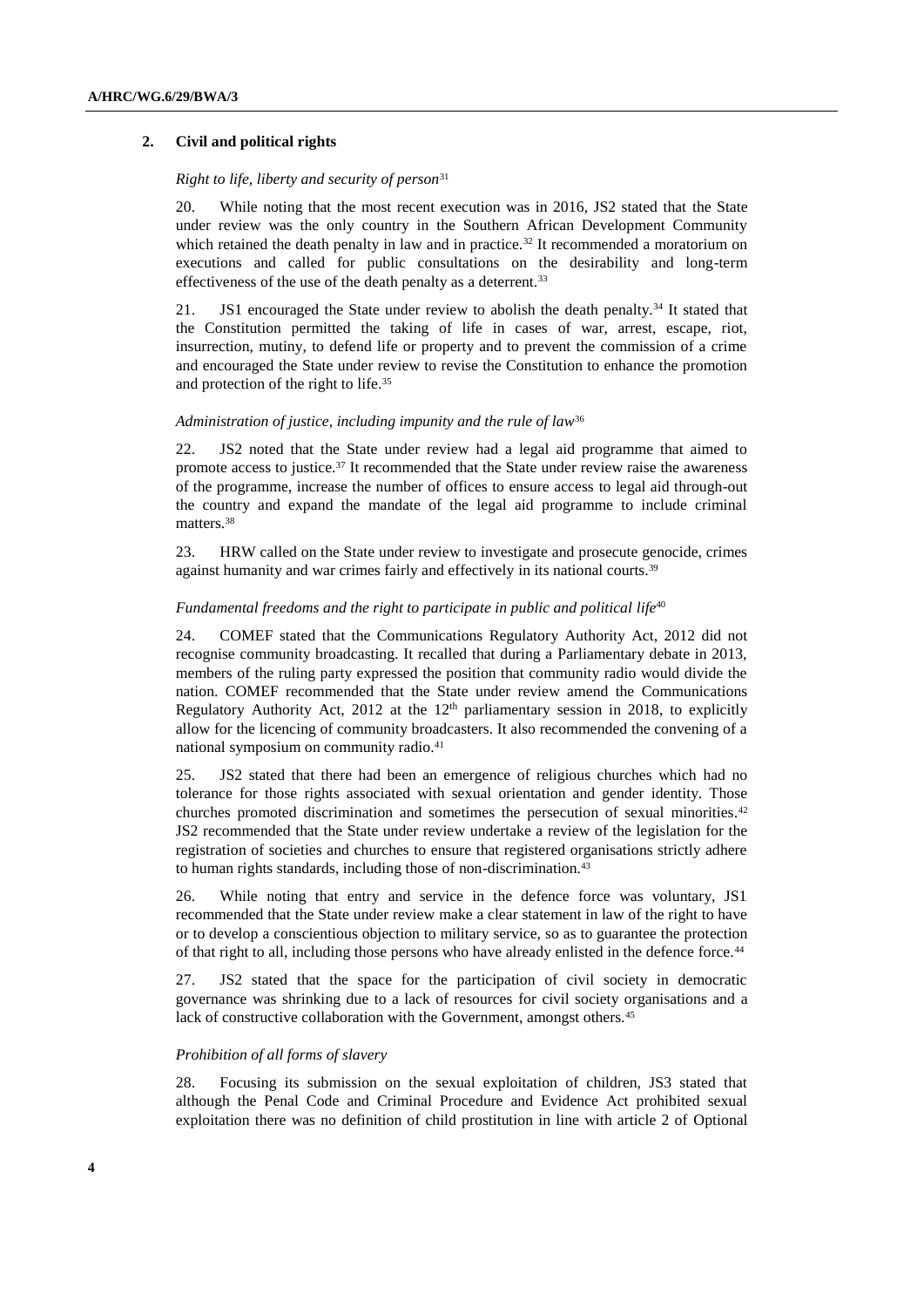Protocol to Convention on the Rights of the Child on the sale of children, child prostitution and child pornography. <sup>46</sup> JS3 recommended integrating the definition of child prostitution from the Optional Protocol into the Penal Code and Criminal Procedure and Evidence Act. 47

29. JS3 stated that the State under review was a source, transit and destination country for human trafficking, which appeared to be the most significant manifestation of the sexual exploitation of children.<sup>48</sup> It recommended that the State under review commission a comprehensive study on the sexual exploitation of children to determine the extent of the exploitation, and to identify target areas, vulnerable groups, and areas for improvement.<sup>49</sup> JS3 also recommended prioritizing an awareness raising campaign to educate families on the criminality and dangers of sexual abuse and exploitation.<sup>50</sup>

30. While noting the Anti-Human Trafficking Act, 2014, JS2 stated that in order to ensure that trafficking in children was effectively addressed there was a need to provide appropriate training to service providers and stakeholders working with children who were victims of human trafficking. 51

# *Right to privacy and right to family*<sup>52</sup>

31. JS2 stated that same-sex relations remained criminalized.<sup>53</sup> While recalling that at the 2013 review, the State under review had noted all the recommendations to decriminalize same-sex relations, HRW stated that the Authorities relied on article 64 of the Penal Code which criminalizes "carnal knowledge against the order of nature" to criminalize same-sex sexual activities. <sup>54</sup> JS2 recommended that the State under review decriminalize same-sex relations and legalize same-sex marriage.<sup>55</sup>

#### **3. Economic, social and cultural rights**

#### *Right to social security*<sup>56</sup>

32. JS2 called on the State under review to increase the amount of the old age pension in light of the increasing cost of living.<sup>57</sup>

#### *Right to an adequate standard of living*<sup>58</sup>

33. JS2 stated that the various programmes, including a national strategy, intended to alleviate poverty did not provide sustainable solutions to poverty alleviation.<sup>59</sup> JS2 made recommendations including reviewing, in consultation with civil society and the private sector, the the current National Poverty Strategy with a view to amending it to include longterm solutions to poverty alleviation.<sup>60</sup>

#### **Right to health<sup>61</sup>**

34. ADF stated that the State under review must focus on helping women safely get through pregnancy and childbirth and resources must be directed towards improving conditions for pregnant women, women undergoing childbirth, and postpartum women.<sup>62</sup>

35. ADF stated that the high number of maternal deaths was a concern and resulted from conditions which included a lack of drugs and poor infrastructure in health care facilities such as no electricity or running water, and inaccessibility of hospitals.<sup>63</sup> It called for improving health care infrastructure, access to emergency obstetric care, midwife training and resources devoted to maternal health.<sup>64</sup>

36. While noting the development of a national strategy to combat HIV and AIDS, JS2 stated that the implementation of the strategy must be inclusive and cover all key populations including men who have sex with other men, the LGBTIQ community and sex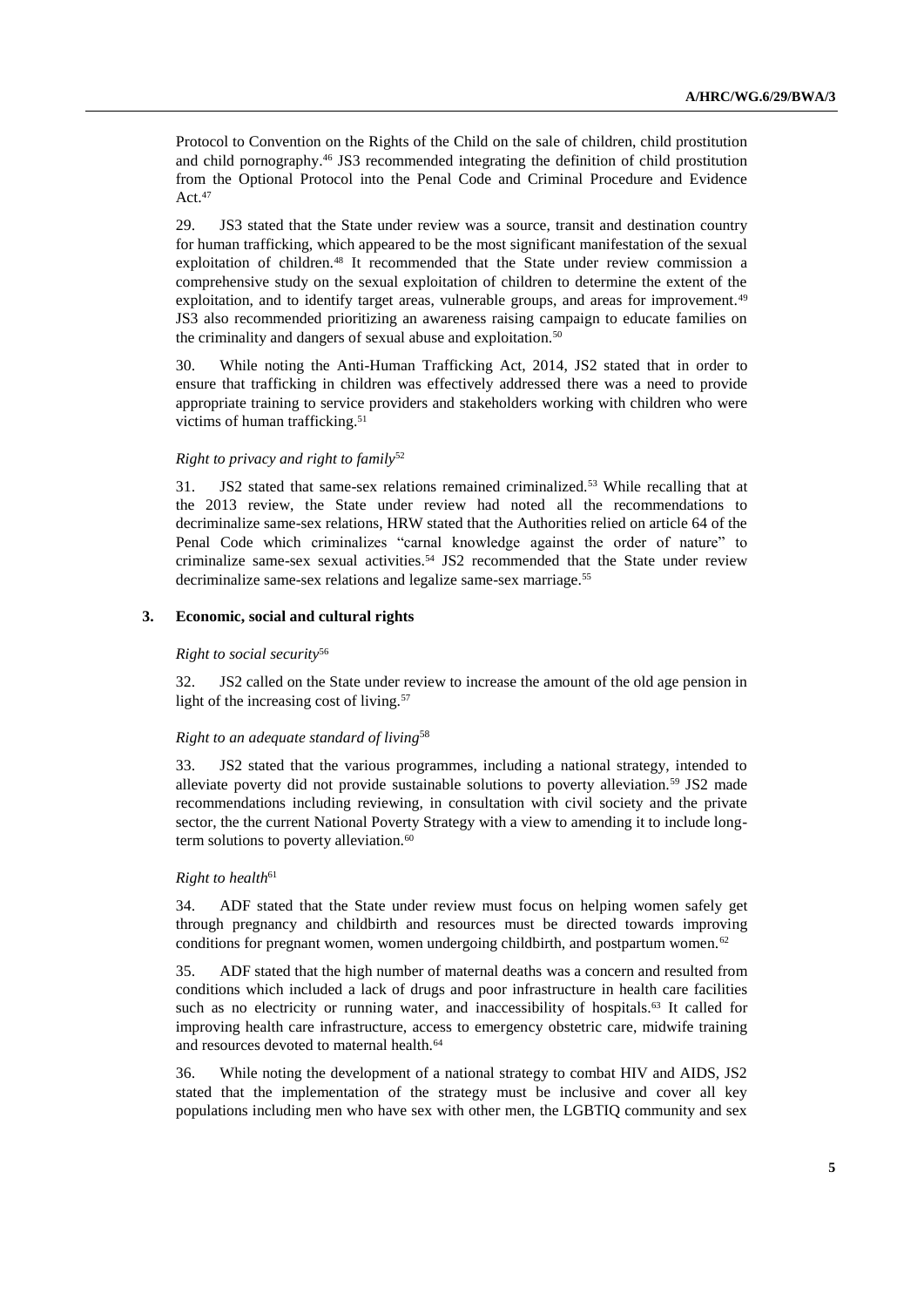workers. Also, service providers should be trained to provide the required assistance to all members of the key populations.<sup>65</sup>

### **Right to education<sup>66</sup>**

37. HRW stated that in June 2017, the State under review signed the Safe Schools Declaration, an international commitment that provides support for the protection and continuation of education during wartime.<sup>67</sup>

38. JS2 stated that there was no national anti-bullying policy for schools and many schools did not have their own anti-bullying policies. Corporal punishment was administered in schools and despite official guidelines for administering corporal punishment, children have been seriously injured.<sup>68</sup>

39. JS2 stated that children were taught in Setswana and in English, which made learning difficult for those whose mother-tongue was neither of the two languages.<sup>69</sup>

# **4. Rights of specific persons or groups**

# *Women*<sup>70</sup>

40. JS2 stated that marital rape was not illegal. Service providers, such as the police, were not trained to assist women who reported cases of gender-based violence, and generally discouraged the reporting of such cases. There were insufficient shelters for victims of gender-based violence.<sup>71</sup> JS2 recommended criminalizing marital rape, training police officers and other stakeholders on the handling of reported cases of gender-based violence, building shelters for victims and developing public awareness of the Domestic Violence Act, amongst others.<sup>72</sup>

# *Children* 73

41. GIEACPC stated that pursuant to the Children's Act 2009, corporal punishment was lawful in the home, in day care facilities and in alternative care settings.<sup>74</sup> Corporal Punishment was also lawful in schools in accordance with the Education Act 1967 and Regulations 1968.<sup>75</sup>

42. GIEACPC stated that corporal punishment was lawful as a disciplinary measure in penal institutions pursuant to the Prisons Act 1980, the Prison Regulations 1965 and the Children's Act 2009. Furthermore, corporal punishment was lawful as a sentence for crimes committed by males, and that a children's court may sentence a child to corporal punishment.<sup>76</sup>

43. GIEACPC recalled that at the 2013 review, the State under review had noted a number of recommendations calling for the prohibition of corporal punishment.<sup>77</sup>

### *Minorities and indigenous peoples*<sup>78</sup>

44. According to CS, there was no explicit recognition of indigenous peoples and minorities in the Constitution or in law.<sup>79</sup> This lack of legal recognition prevented indigenous chiefs from fully participating in decision-making processes affecting them and their people.<sup>80</sup> CS recommended that the State under review recognise indigenous peoples in the Constitution and enact legislation to protect their rights.<sup>81</sup>

45. CS stated that Indigenous Peoples faced food scarcity and hunger, and lacked access to education and clean drinking water. In June 2015, the State under review had been declared "drought-stricken", a status that was exhibited by the privatization of water in the country, which disproportionately affects indigenous peoples.82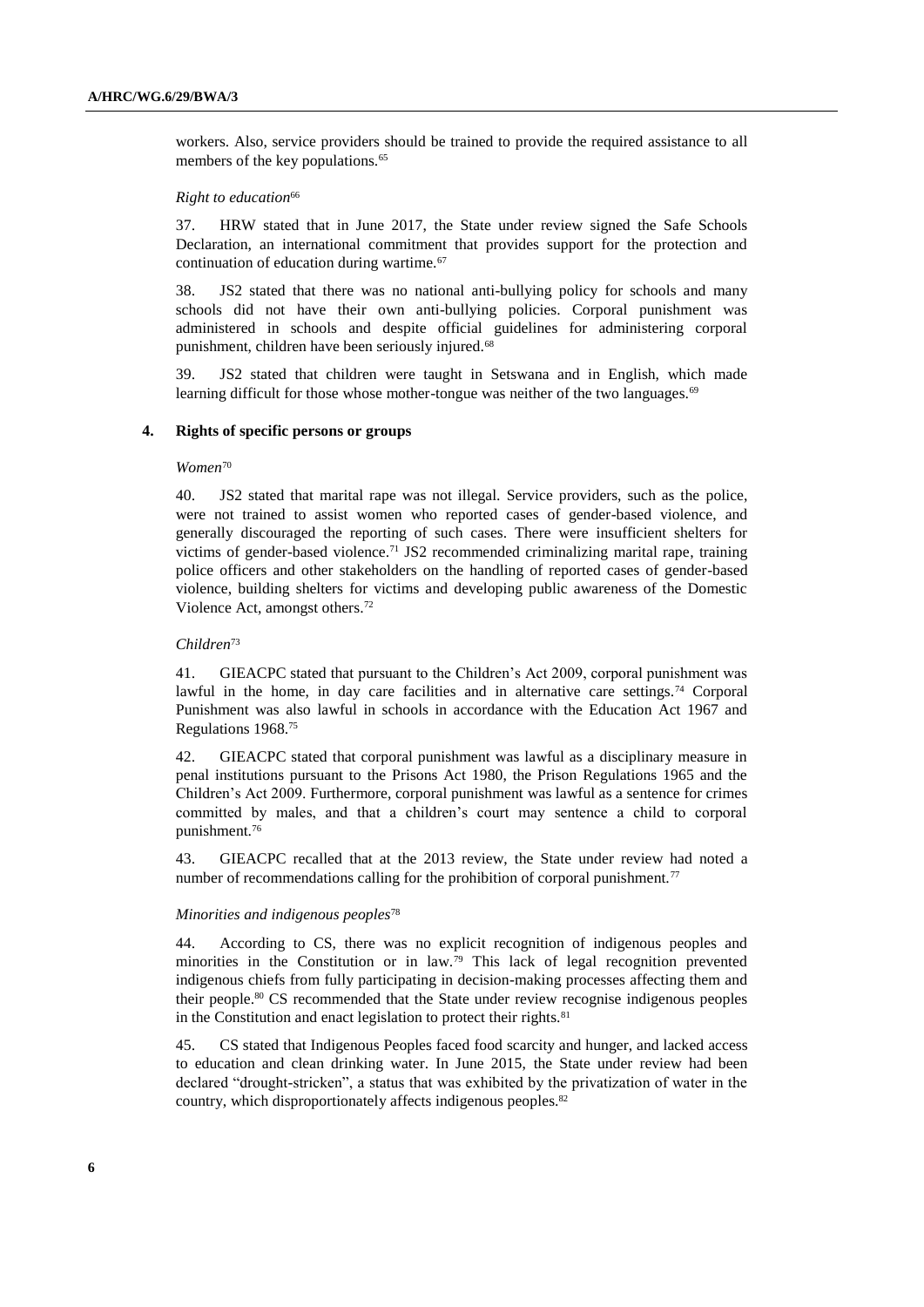46. CS stated that the State under review had created the Remote Area Development Programme which benefits people living more than 15 km outside of villages. Those with no water, access to land, or access to other services such as healthcare and education qualify for support within this Programme. Qualifying citizens receive five cattle or fifteen goats, and children are provided with food, toiletries, bedding, and transportation to school. According to CS, there was still room for improvement.<sup>83</sup>

47. CS stated that hunting was forbidden in the game reserves such as the Central Kalahari. The *Basarwa* relied on hunting and gathering yet they were denied special licences to access resources in the reserve in which they once lived. CS stated that as long as use of the resources by the indigenous peoples remained sustainable, their access to the reserves will not be a threat to conservation. There was a "shoot to kill" policy against poachers who were often *Basarwa* trying to provide for their families.<sup>84</sup> CS recommended that the State under review immediately end the "shoot to kill" policy; recognize the authority of the indigenous chiefs and facilitate their participation in policy issues affecting their people; and engage with the indigenous peoples in the development of policies for the sustainable use of resources within the games reserves and federally-protected lands.<sup>85</sup>

48. JS2 recommended that the State under review lift the hunting ban as hunting was important for the livelihood of the Basarwa/San community. It also recommended that the State under review recognise the indigenous knowledge systems of the community which support the sustainable use of the environment, including traditional hunting and gathering practices.<sup>86</sup>

49. CS stated that the State under review did not recognise specific ethnic groups and as a consequence, the education policy served to assimilate into Tswana culture non-Tswana children, including indigenous children. Lessons in schools were taught in English and in Setswana. Also, both of those languages were considered core subjections in the school curriculum, which meant that pupils must pass the examinations in those languages, a status not afforded to any of the other languages spoken in the country. This impeded the ability of children to learn their mother tongue and to keep their cultural heritage alive. It was also disadvantageous to indigenous children as they were forced to receive their education in a language which was not their first.<sup>87</sup> CS stated that many indigenous villages were unable to afford their own schools, resulting in children travelling long distances to attend school.<sup>88</sup> ODVV called on the State under review to recognize all minority languages and provide all primary school children, particularly minority children, with the opportunity to access education in their mother tongue.<sup>89</sup>

#### *Stateless persons*<sup>90</sup>

50. JS2 recommended that the State under review sign and ratify the 1961 Convention on the Reduction of Statelessness. It also recommended adopting legislation and regulations to ensure the right of every child to a nationality and that no child was born stateless.<sup>91</sup>

51. JS4 stated that the Botswana Children's Act of 2009 which ensures the domestic application of the Convention on the Rights of the Child provides that every child has a right to a nationality from birth. However, the Botswana Citizenship Act of 1998, which regulates the acquisition of citizenship, did not address the manner in which (otherwise) stateless children may acquire citizenship. Children born in the territory of the State under review to stateless or unknown parents were therefore not guaranteed protection against statelessness. Furthermore, the Act did not specifically stipulate that every child has a right to Botswana nationality, if they would otherwise be stateless.<sup>92</sup> JS4 recommended that the State under review amend the Botswana Citizenship Act of 1998 to ensure every child's right to a nationality and that no child is born stateless in the territory of the State under review. 93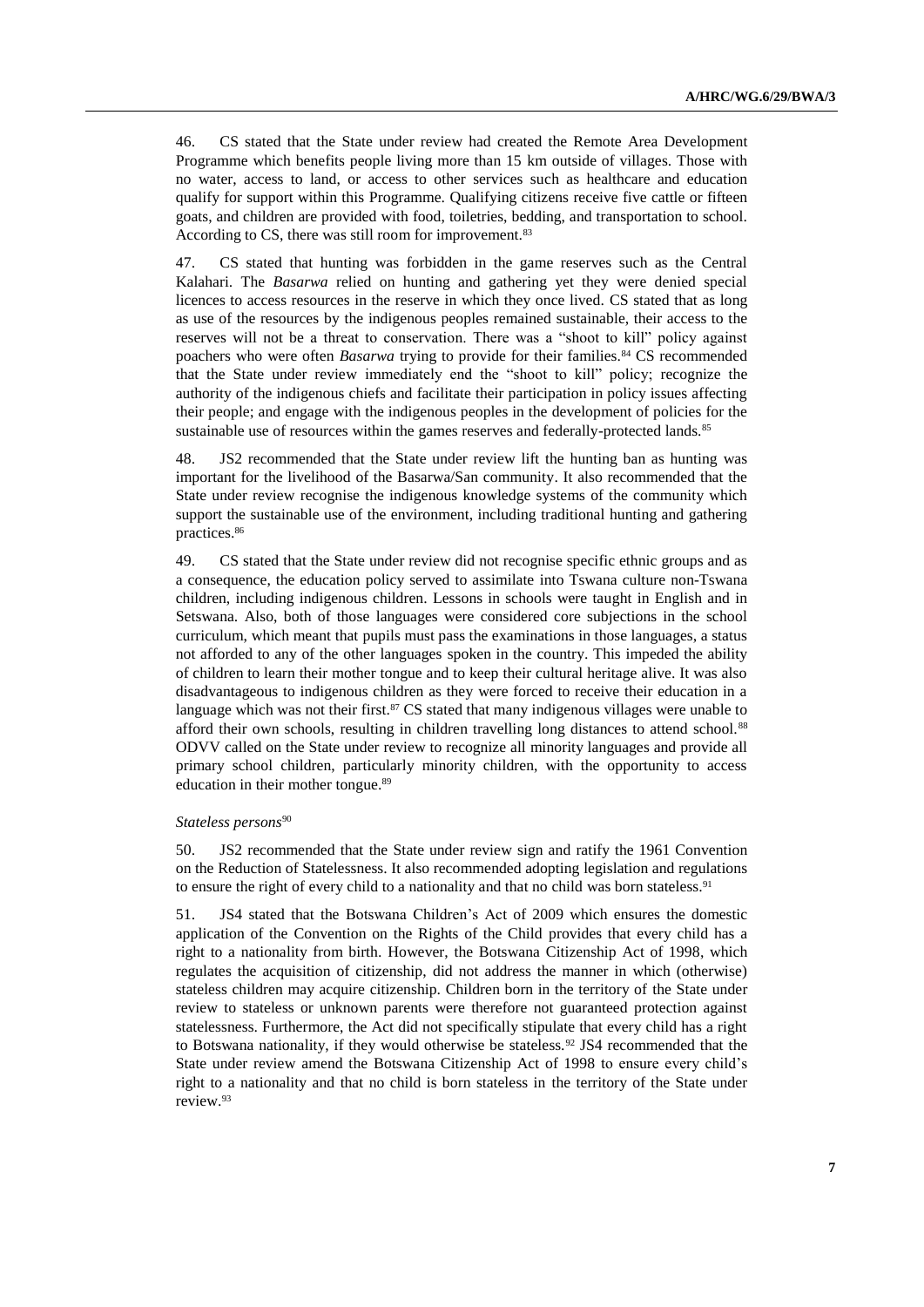52. JS4 stated that the State under review did not grant any citizenship rights based on birth on its territory, if neither of the parents are Batswana. Citizenship rights were also not conferred in cases of foundlings or children of unknown parents.<sup>94</sup> Furthermore, while birth registration was readily available to those children born in hospitals it was not the case for children born at home or children who lived in rural areas.<sup>95</sup> JS4 recommended that the State under review take all necessary steps to ensure immediate and universal birth registration of children born on its territory, particularly foundlings, those born to migrants and undocumented persons and those born outside of hospitals. It also recommended that the State under review ensure that all children found within its territory be considered to have been born on its territory to Batswana parents, in the absence of proof to the contrary. 96

53. JS4 stated that the three-year time-limit (which commences at birth) for acquisition of citizenship through adoption may create statelessness among children who were adopted after their third birthday, particularly if they did not have a previous citizenship or were liable to losing their previous citizenship upon adoption.<sup>97</sup> It recommended that the State under review amend the relevant law restricting acquisition of nationality through adoption to children below three years of age to ensure that all children (under 18 years of age) adopted by citizens of the State under review, acquire Botswanan nationality.<sup>98</sup>

#### *Notes*

 $1$  The stakeholders listed below have contributed information for this summary; the full texts of all original submissions are available at: [www.ohchr.org.](http://www.ohchr.org/)

| Civil society            |                                                                                                   |
|--------------------------|---------------------------------------------------------------------------------------------------|
| Individual submissions:  |                                                                                                   |
| <b>ADF</b> International | Alliance Defending Freedom International, Geneva,<br>Switzerland:                                 |
| <b>COMEF</b>             | Community Media Foundation, Gaborone, Botswana;                                                   |
| CS <sup>-</sup>          | Cultural Survival, Cambridge, United States of America;                                           |
| <b>HRW</b>               | Human Rights Watch, Geneva, Switzerland;                                                          |
| <b>ODVV</b>              | Organisation for Defending Victims of Violence, Tehran, Iran.                                     |
| Joint submissions:       |                                                                                                   |
| JS <sub>1</sub>          | Centre for Global Non Killing and Conscience and Peace Tax<br>International (Joint Submission 1); |
| JS <sub>2</sub>          | Bible Society Botswana, Botswana Community Based                                                  |
|                          | Organisation Network, Botswana Federation of the Disabled,                                        |
|                          | Bokanamo Conservation Trust, Botswana Labour Migrants                                             |
|                          | Association, Botswana Network on Ethics, Law and                                                  |
|                          | HIV/AIDS, Botswana Network of People Living with Aids,                                            |
|                          | BOSASNET, Botswana Tourism Organisation,                                                          |
|                          | DITSHWANELO - The Botswana Centre for Human Rights,                                               |
|                          | Environmental Conservation Trust, Environmental Heritage,                                         |
|                          | Green Fingers Association, Kagisano Women's Shelter,                                              |
|                          | Kwedom Council, Lesbians, Gays and Bisexuals of Botswana,                                         |
|                          | Light and Courage Centre, Mazibakufa Orphans and                                                  |
|                          | Vulnerable Children, Men and Boys for Gender Justice,                                             |
|                          | Methodist Church, MISA Botswana, Mmegi (Media),                                                   |
|                          | Ngamiland Council of Non-Governmental Organisations,                                              |
|                          | Rainbow Identity Association, RETENG, Stepping Stones                                             |
|                          | International, Thapong Artists, Ultimate Youth, Women                                             |
|                          | Against Rape and Young Love, Gaborone, Botswana (Joint                                            |
|                          | Submission 2);                                                                                    |
| JS3                      | ECAPT International, Bangkok, Thailand and Stepping Stones                                        |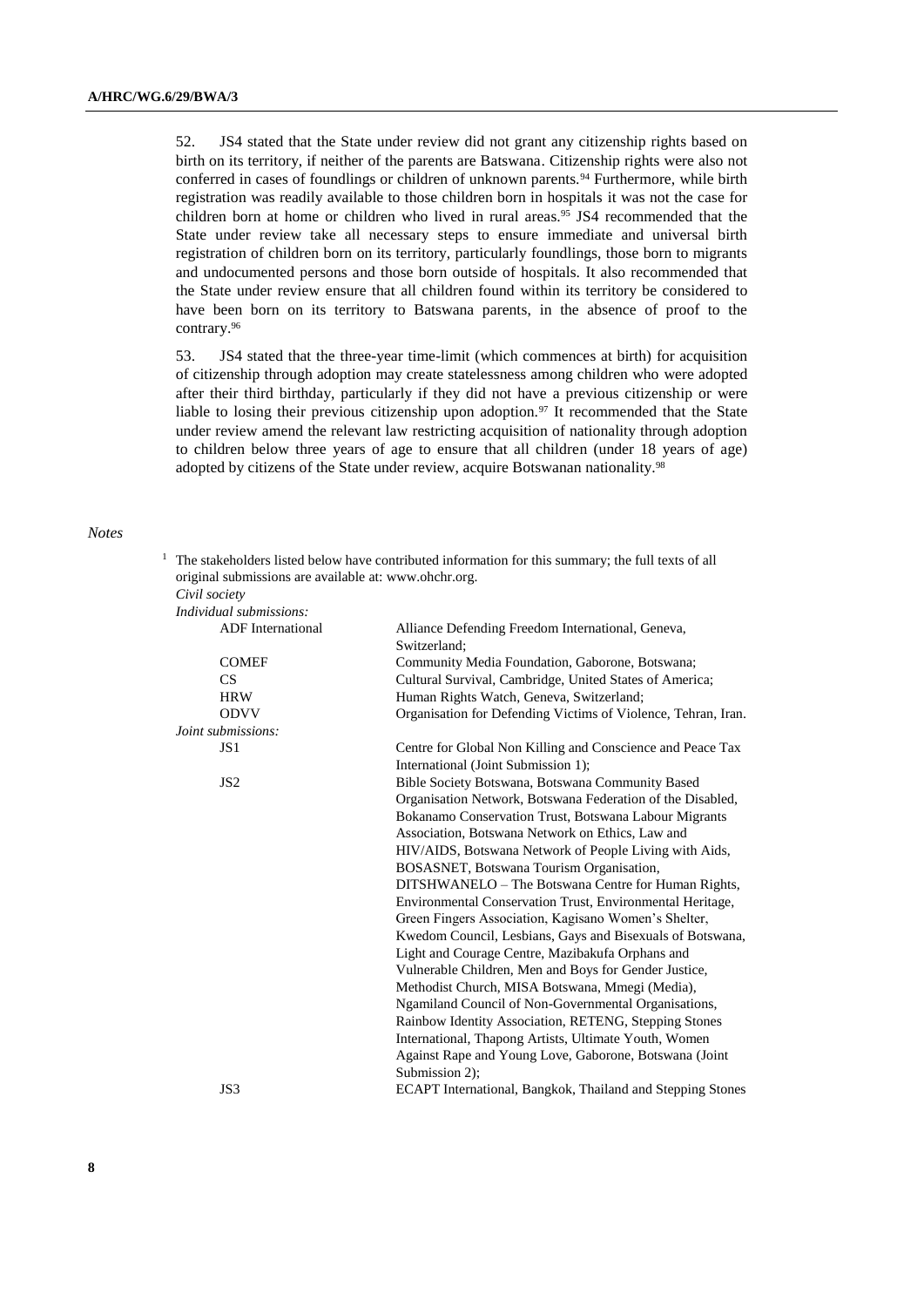|    | JS4                                                                                                            | International, Gaborone, Botswana (Joint Submission 3);<br>SADC CRAI Network on Statelessness, Citizenship Rights in<br>Africa Initiative, DITSHWANELO, Lawyers for Human<br>Rights and. The Institute on Statelessness and Inclusion (Joint<br>Submission 4). |  |
|----|----------------------------------------------------------------------------------------------------------------|----------------------------------------------------------------------------------------------------------------------------------------------------------------------------------------------------------------------------------------------------------------|--|
|    | <sup>2</sup> For relevant recommendations see A/HRC/23/7, 22 March 2013, paras. 115.44, 115.45, 115.88,        |                                                                                                                                                                                                                                                                |  |
|    | 116.1-116.12, 116.14-116.24, 116.31-116.34 and 117.1.                                                          |                                                                                                                                                                                                                                                                |  |
|    | <sup>3</sup> See A/HRC/23/7, 22 March 2013.                                                                    |                                                                                                                                                                                                                                                                |  |
|    |                                                                                                                | <sup>4</sup> JS1, p. 4, referring to A/HRC/23/7, para. 116.12 (Armenia); and see A/HRC/23/7/Add.1, para. 12 in                                                                                                                                                 |  |
|    | relation to the position taken by Botswana on this recommendation.                                             |                                                                                                                                                                                                                                                                |  |
|    | $5$ JS1, p. 5.                                                                                                 |                                                                                                                                                                                                                                                                |  |
|    | $6$ JS1, p. 4.                                                                                                 |                                                                                                                                                                                                                                                                |  |
|    | $7$ JS4, paras. 12 and 25.                                                                                     |                                                                                                                                                                                                                                                                |  |
|    | <sup>8</sup> ODVV, paras. 15-17.                                                                               |                                                                                                                                                                                                                                                                |  |
|    | $9$ JS2, para. 3.                                                                                              |                                                                                                                                                                                                                                                                |  |
|    | $10$ JS3, para. 2.                                                                                             |                                                                                                                                                                                                                                                                |  |
|    | $11$ HRW, p. 1.                                                                                                |                                                                                                                                                                                                                                                                |  |
|    | <sup>12</sup> For relevant recommendations see A/HRC/23/7, 22 March 2013, paras. 115.1-115.22, 115.38, 115.40, |                                                                                                                                                                                                                                                                |  |
|    | 115.42, 115.43, 115.52, 115.54, 115.92, 116.13 and 117.27.                                                     |                                                                                                                                                                                                                                                                |  |
|    | <sup>13</sup> JS3, para. 36.                                                                                   |                                                                                                                                                                                                                                                                |  |
|    | <sup>14</sup> HRW, p. 1.                                                                                       |                                                                                                                                                                                                                                                                |  |
|    | <sup>15</sup> JS2, paras. 3 and 4. JS2 made recommendations (para. 5).                                         |                                                                                                                                                                                                                                                                |  |
|    | <sup>16</sup> JS2, para. 16.                                                                                   |                                                                                                                                                                                                                                                                |  |
|    |                                                                                                                | <sup>17</sup> JS2, para. 18. For other recommendations see para. 18; and see also JS3, para. 36.                                                                                                                                                               |  |
|    | $18$ HRW, p. 1.                                                                                                |                                                                                                                                                                                                                                                                |  |
|    | <sup>19</sup> Adopted by General Assembly resolution 48/134 of 20 December 1993.                               |                                                                                                                                                                                                                                                                |  |
|    | <sup>20</sup> HRW, p. 1.                                                                                       |                                                                                                                                                                                                                                                                |  |
|    | <sup>21</sup> JS2, para. 25.                                                                                   |                                                                                                                                                                                                                                                                |  |
|    | <sup>22</sup> JS2, para. 26.                                                                                   |                                                                                                                                                                                                                                                                |  |
|    | <sup>23</sup> JS2, para. 30.                                                                                   |                                                                                                                                                                                                                                                                |  |
|    | <sup>24</sup> JS2, para. 31.                                                                                   |                                                                                                                                                                                                                                                                |  |
|    | <sup>25</sup> JS2, para. 33.                                                                                   |                                                                                                                                                                                                                                                                |  |
|    | 117.3.                                                                                                         | <sup>26</sup> For relevant recommendations see A/HRC/23/7, 22 March 2013, paras. 115.41, 116.35, 117.2 and                                                                                                                                                     |  |
|    | <sup>27</sup> JS2, para. 39.                                                                                   |                                                                                                                                                                                                                                                                |  |
|    |                                                                                                                |                                                                                                                                                                                                                                                                |  |
|    | <sup>28</sup> JS2, paras. 38 and 39.<br><sup>29</sup> JS2, para. 38.                                           |                                                                                                                                                                                                                                                                |  |
| 30 | JS2, para. 7. JS2 also made other recommendations (para. 7).                                                   |                                                                                                                                                                                                                                                                |  |
|    |                                                                                                                | <sup>31</sup> For relevant recommendations see A/HRC/23/7, 22 March 2013, paras. 115.59, 115.60, 115.74,                                                                                                                                                       |  |
|    | 116.36, 116.37 and 117.4-117.21.                                                                               |                                                                                                                                                                                                                                                                |  |
| 22 |                                                                                                                |                                                                                                                                                                                                                                                                |  |

- JS2, para. 40; and see also HRW, p. 1.
- JS2, para. 41; and see also HRW, p. 1.
- JS1, p. 4.
- JS1, p. 4.
- For relevant recommendations see A/HRC/23/7, 22 March 2013**,** paras. 115.75, 115.76*,* 115.93, 116.25-116.29 and 117.39.
- JS2, para. 34.
- JS2, para. 35.
- HRW, p. 1.
- <sup>40</sup> For relevant recommendations see A/HRC/23/7, 22 March 2013, para. 115.78.
- COMEF, p. 1.
- JS2, para. 36.
- JS2, para. 37.
- JS1, p. 6.
- JS2, para. 32. JS2 made recommendations (para. 33).
- JS3, para. 22.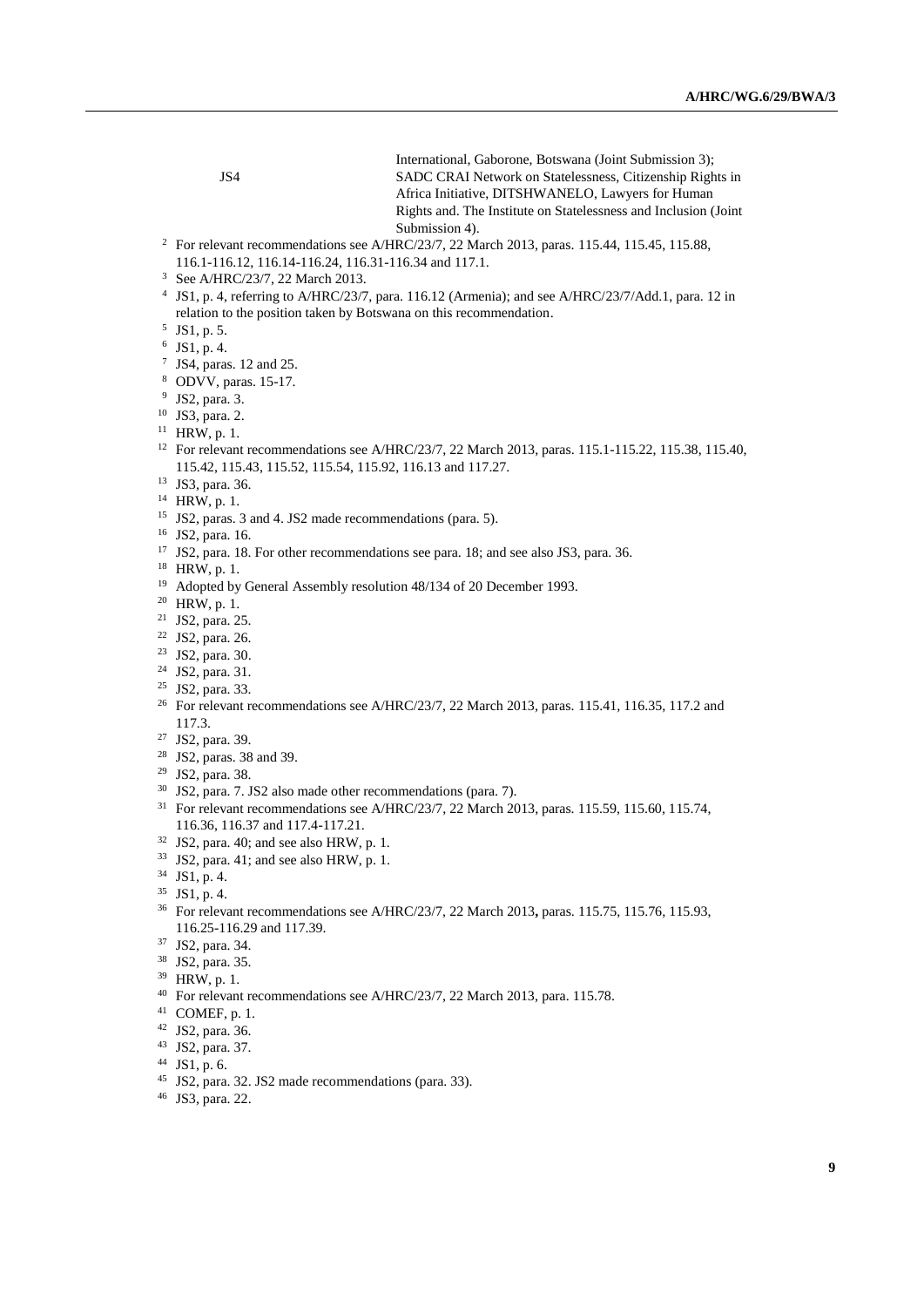- JS3, p. 6.
- JS3, para. 9.
- JS3, p. 5.
- JS3, p. 5.
- JS2, para. 17.
- For relevant recommendations see A/HRC/23/7, 22 March 2013**,** para. 116.38, 117.28-117.32.
- JS2, paras. 38.
- HRW, p. 1.
- JS2, para. 39; and see also HRW, p. 1.
- For relevant recommendations see A/HRC/23/7, 22 March 2013**,** para. 115.83.
- JS2, para. 37.
- <sup>58</sup> For the relevant recommendation from the 2013 review see A/HRC/23/7, para. 115.23, 115.25-115.32.
- JS2, para. 23.
- JS2, para. 24. For other recommendations see para. 24.
- For relevant recommendations see A/HRC/23/7, 22 March 2013**,** paras. 115.24, 115.33, 115.35, 115.80-115.82 and 116.39.
- ADF, paras. 15 and 16.
- ADF, paras. 17 and 18.
- ADF, para. 23(e).
- JS2, para. 19. JS2 made recommendations (para. 20).
- For relevant recommendations see A/HRC/23/7, 22 March 2013**,** paras. 115.36, 115.37, 115.84- 115.87.
- HRW, p. 1.
- JS2, paras. 8-10.
- JS2, para. 11. JS2 made recommendations (para. 12).
- For relevant recommendations see A/HRC/23/7, 22 March 2013, paras. 115.46-115.51, 115.53, 115.55-115.58, 115.61-115.73 and 117.26.
- JS2, para. 21. JS2 made recommendations (para. 22).
- JS2, para. 22.
- For relevant recommendations see A/HRC/23/7, 22 March 2013**,** paras. 115.34, 115.39, 115.79, 116.30 and 117.22-117.25.
- GIEACPC, paras. 2.1-2.3.
- GIEACPC, para. 2.4.
- GIEACPC, paras. 2.5-2.7.
- GIEACPC, paras. 1.1-1.3. For recommendations see A/HRC/23/7, para. 116 30 (Liechtenstein) together with A/HRC/23/7/Add.1, para. 31; and see also A/HRC/23/7, paras. 117.22-25 (Timor-Leste, Costa Rica, Djibouti and Slovenia).
- For relevant recommendations see A/HRC/23/7, 22 March 2013, para*s*. 115.89, 115.90*,* 116.40, 117.33-117.38.
- CS, p. 2; and see also ODVV, para. 8.
- CS, p. 3.
- CS, p. 6.
- CS, p. 1.
- CS, p. 1.
- CS, p. 4.
- CS, pp. 6-7.
- JS2, para. 29. JS2 made other recommendations (para. 29).
- CS, pp. 5-6.
- CS, p. 6.
- ODVV, para. 19.
- <sup>90</sup> For relevant recommendations see A/HRC/23/7, 22 March 2013, para.115.77.
- JS2, para. 15. For other recommendations, see para. 15.
- JS4, paras. 13-16.
- JS4, para. 25.
- JS4, para. 21.